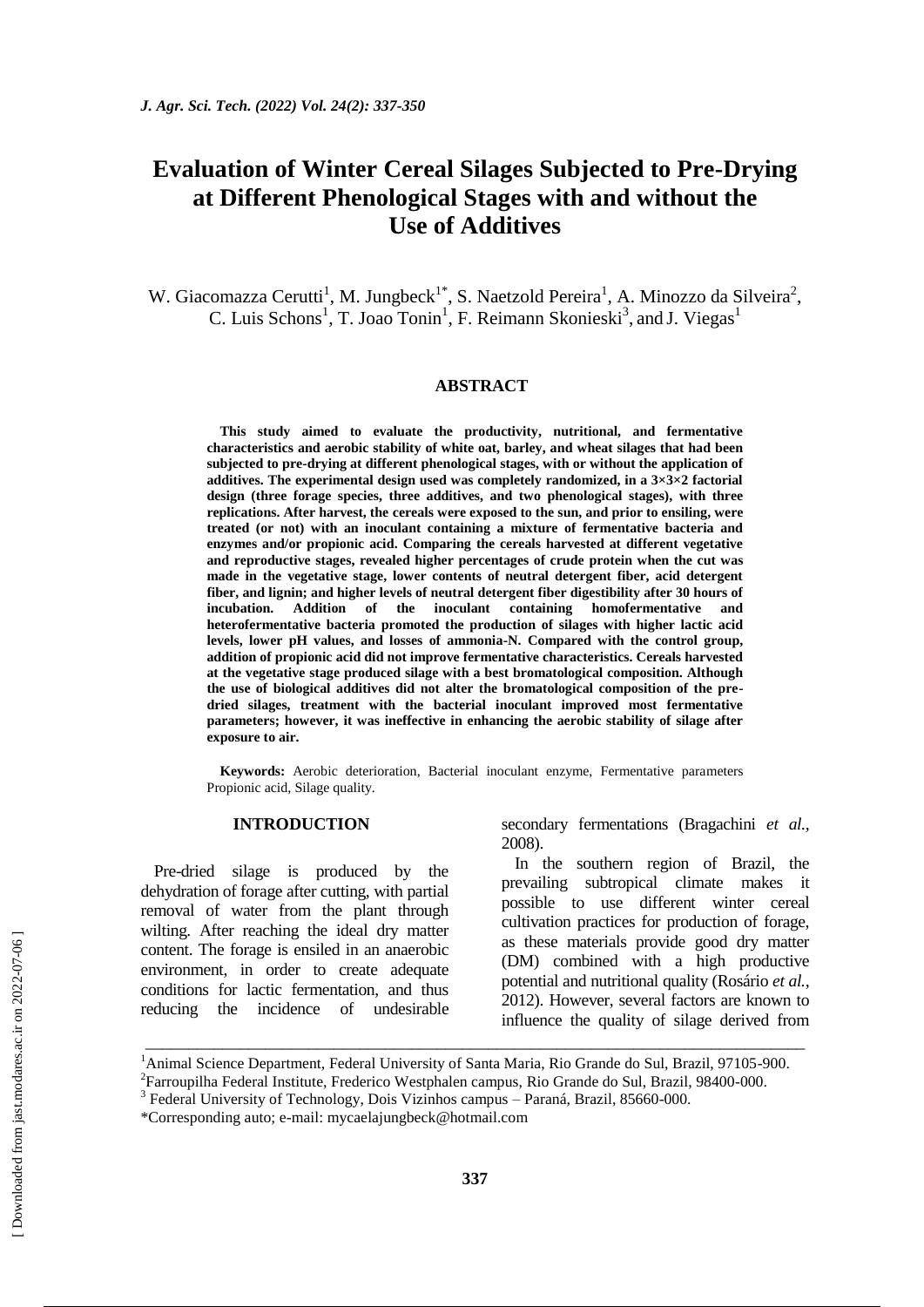winter cereals, including the variability between species, differences between genotypes of the same species and their adaptability to different edaphoclimatic conditions (Meinerz *et al.,* 2011b), and the time of harvest.

In this context, additives are often used to improve the fermentation process and to reduce nutritional losses and aerobic deterioration (Yitbarek and Tamir, 2014; Oladosu *et al.*, 2016). Chemical and microbial additives can be used to prevent the development of degradative microorganisms, thereby reducing quality losses (Pedroso *et al.,* 2007), and the utility of bacterial and enzymatic inoculants has been assessed as an economically viable alternative to improve aerobic stability (Gimenes *et al.,* 2005).

However, there is currently a lack of information regarding the use of additives in the ensiling process of winter cereals and, therefore, the objective of this study was to evaluate the productivity, nutritional characteristics, fermentative characteristics, and aerobic stability of white oats, barley, and wheat preserved in the form of pre-dried silage, with or without the use of additives.

#### **MATERIALS AND METHODS**

# **Location and Preparation of the Experimental Area**

The experiment was carried out from April to December 2017, at the Frederico

Westphalen Campus of the Farroupilha Federal Institute of Education, Science and Technology, which is in the physiographic of Alto Uruguai (latitude 27° 23ʹ South and longitude 53° 25ʹ West; 480 m above sea level). According to the Köppen climate classification, the region's climate is Cfa, of a humid subtropical type. The average values of temperature, precipitation, and humidity during the study period are shown in Table 1.

Preparation of the experimental area was performed 20 days prior to the beginning of the experiment through drying and harrowing, during which time, soil samples were collected. Potassium and phosphorus fertilization was carried out according to published recommendations (CQFS-RS/SC, 2016), with the application of 90 kg ha<sup>-1</sup> of phosphorus and  $\overline{20}$  kg ha<sup>-1</sup> of potassium during sowing. Nitrogen fertilizer in the form of urea was applied at three times at the rate of 80 kg ha<sup>-1</sup>. The initial application was carried out 30 days after sowing and the second and third applications were made at 25-day intervals thereafter. Seeds of the three cereals white oats, barley, and wheat were sown in rows at a depth of 3 cm and spacing of 17 cm. The sowing density of the cereals were as follows: white oats, 450 plants per m², barley, 307 plants per m²; and wheat, 400 plants per m². Before the cuts, the productivity of the different cereals was estimated using a metallic square (50×50 cm) which was randomly throw five times per plot and each time a sample was cut off at the ground level.

|               |                     | Temperature $(C^{\circ})$ |                     | Precipitation (mm)    | Air humidity $(\%)$ |                       |  |
|---------------|---------------------|---------------------------|---------------------|-----------------------|---------------------|-----------------------|--|
| <b>Months</b> | Average<br>occurred | Average<br>five years     | Average<br>occurred | Average<br>five years | Average<br>occurred | Average<br>five years |  |
| June          | 15.1                | 13.9                      | 232.8               | 181.4                 | 82.0                | 82.8                  |  |
| July          | 15.6                | 14.3                      | 15.8                | 170.4                 | 67.0                | 78.6                  |  |
| August        | 17.3                | 17.2                      | 244.8               | 124.0                 | 70.0                | 70.6                  |  |
| September     | 21.3                | 17.8                      | 95.2                | 150.2                 | 68.0                | 71.6                  |  |
| Average       | 17.3                | 15.8                      | 147.1               | 156.5                 | 71.7                | 75.9                  |  |

**Table 1.** Temperature, precipitation and air humidity observed during the experimental period. *<sup>a</sup>*

<sup>a</sup> Source: INMET - National Institute of Meteorology, 2017. Location of the weather station: Latitude 27° 23' 44'' South, and Longitude 53° 24' 46'' West.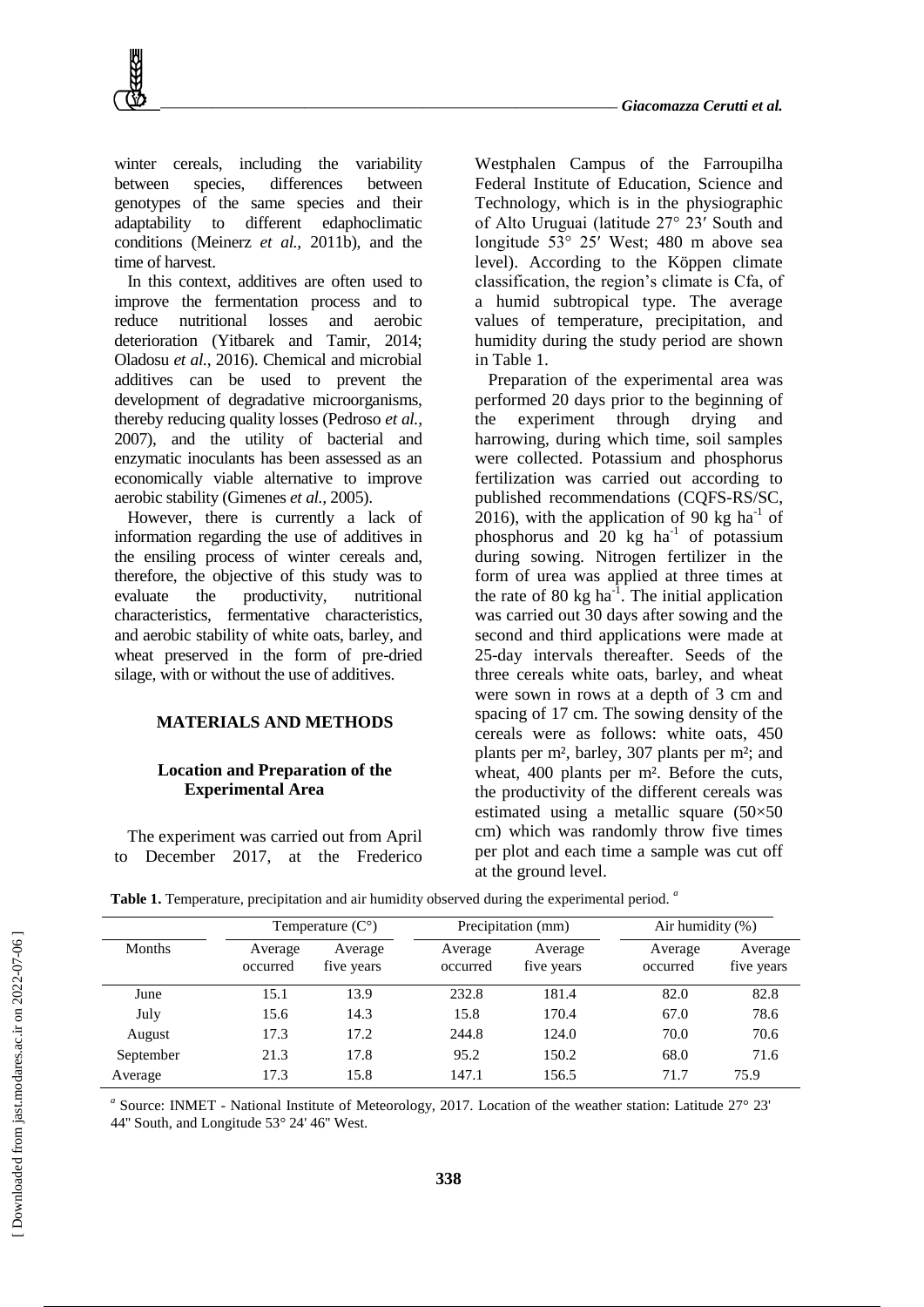# **Preparation and Elaboration of Silage**

The total experimental area covered 5,500 m², divided into 54 experimental plots of dimension 10×9 m, which were separated by 1-m-wide corridors. The crops of oats (cv. URS Taura), barley (cv. BRS Cauê), and wheat (cv. TBIO Energia I) were harvested on August 25, 2017 (considered the vegetative stage) and September 19, 2017 (considered the reproductive stage), at 73 and 98 days after sowing, respectively.

The harvested forage was subjected to the following treatments: (1) Untreated forage (Control); (2) Treatment with  $LALSIL<sup>0</sup>$ DRY inoculant (*Lactobacillus buchneri* NCIMB 40788  $(7.5 \times 10^{10} \text{ CFU g}^{-1})$ ; *Pediococcus acidilactici* CNCM MA 18/5M  $(5\times10^{10} \text{ CFU g}^{-1})$ ; beta-glucanase from *Aspergillus niger* MUCL 39199 (5,750 UI g-<sup>1</sup>); and xylanase from *Trichoderma longibrachiatum* MUCL 39203 (3,000 UI g-<sup>1</sup>); and (3) Treatment with a product based on propionic acid (MOLD-ZAP® - ALLTECH: 55% propionic acid and 12% ammonia hydroxide). The additives were manually sprayed to forage during collection in the form of aqueous solutions to ensure even distribution over the forage mass.

The cereals were cut 10 cm from the ground, using a mower equipped with a metal roller conditioner, and then fragmented in a crusher set to an average particle size of 2 cm. The different cultivars were ensiled when it accounted for about 35% of the pre-dry matter, obtained after approximately 6 hours of exposure to the sun, and measured with the aid of the Koster moisture meter. Subsequently, the material was ensiled with six layers of plastic film with 50% overlap in rolls of approximately 50 kg. Prior to ensiling, a sample of fresh forage was taken following the methodology of Playne and McDonald (1966) for the determination of Buffering Capacity (BC). All pre-dried silages were sampled after 45 days of ensiling, using a "probe" sampler (50 cm in length×4.8 cm in diameter). The silage samples were homogenized prior to

determining pH and chemical composition. The pH of the ensiled materials was measured using a bench pH meter based on the methodology described by Silva and Queiroz (2002).

# **Chemical Analysis and Estimation of Milk Production**

To determine the chemical composition of the silages and the levels of acetic acid, lactic acid, and ammonia-N (mg N  $100 \text{ g}^{-1}$ ) silage), the samples were dried in an oven with forced air ventilation at 60°C for 72 hours, then, ground in a mill and passed through a Willey type 1-mm-mesh sieve. Thereafter, samples of the powdered material were analyzed using a Foss NIR 5000 system, following instructions in the user manual. Calibration for estimating nutritional quality variables was based on the system developed by the Dairy One Forage Lab (Ithaca, NY, USA) and validated with batches of independent samples from several locations in Brazil by ESALQLab/USP.

The estimate of the productive potential of milk (kg  $t^{-1}$  DM) were estimated according to the MILK2006 spreadsheet, considering the Total Digestible Nutrients (TDN) values and dry mass per hectare of the plants (Shaver and Lauer, 2006). Estimates of TDN content were calculated according to the NRC (2001).

#### **Aerobic stability test**

To estimate aerobic stability, 4 kg of material was collected from each silo and transferred to plastic bags for subsequent homogenization. Thereafter, 1.5 kg of the material was placed in trays and transferred to a temperature-controlled room  $(24\pm1\,^{\circ}\mathrm{C}).$ The temperature of each silage was measured six times a day for 5 days, by means of a permanent thermometer inserted in the center of the ensiled mass at a depth of 10 cm in the center of the mass. Aerobic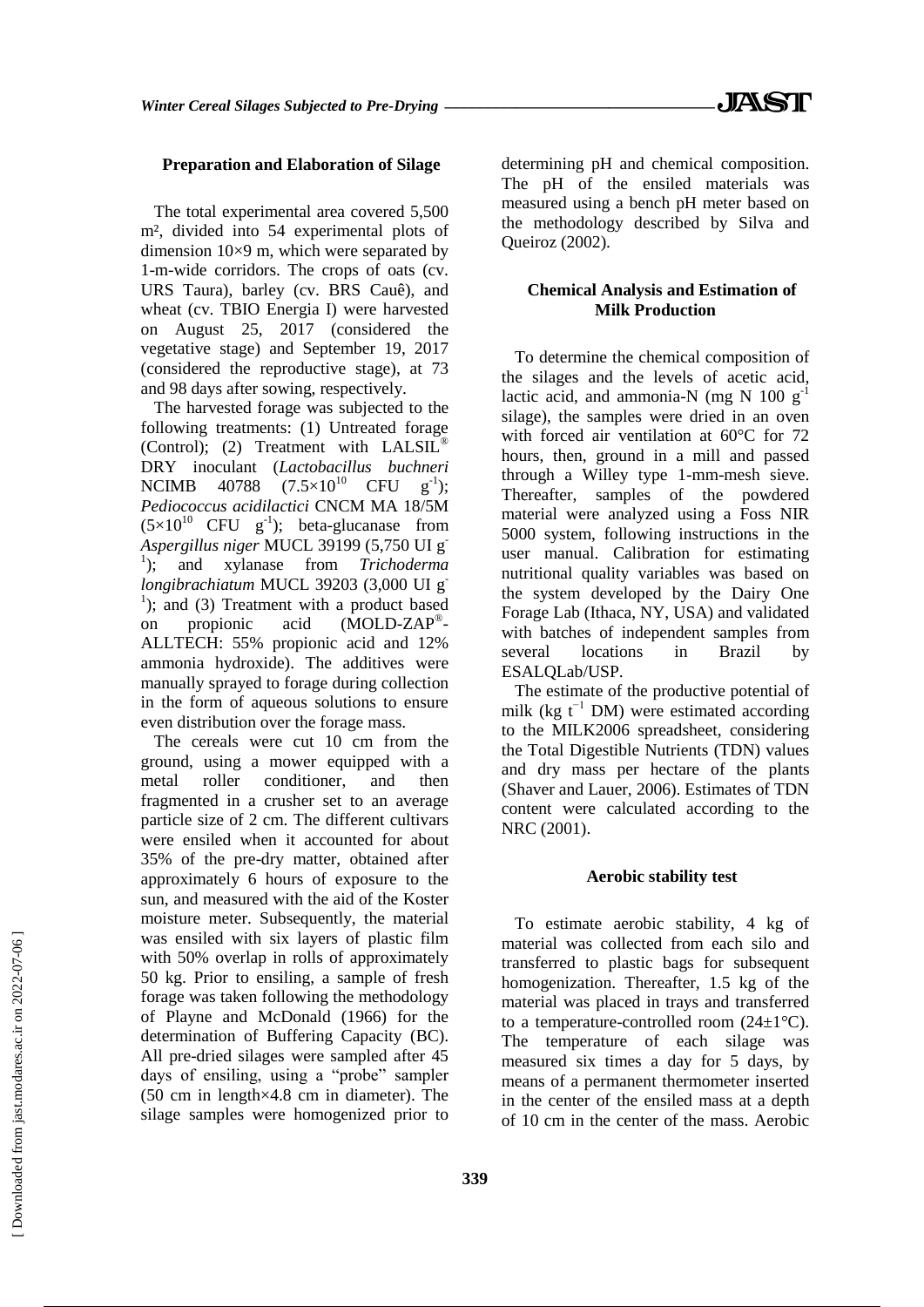stability was calculated by determining the length of time taken for the temperature of the silage to rise by 2°C in relation to room temperature (Honig, 1990).

## **Statistical Analysis**

For productivity variable, the experimental design used was completely randomized, in a 3×2 factorial design (three forage species and two phenological stages of the crop), with three replications. For the bromatological variables, the experimental design used was completely randomized, in a 3×3×2 factorial design (three forage species, three additives, and two phenological stages of the culture), with three replications. After the normality test, the data were analyzed by analysis of variance.

Statistical analyses were performed using the MIXED procedure of the SAS<sup>®</sup> statistical program (University Edition version, 2016), with forage species, additives, phenological stages of the crop, and their interactions being considered fixed effects, and the repetitions and residue considered random effects. Averages were compared using the LSMEANS (Statistical package feature to compare means) resource and interactions were considered significant at the 5% level. The data obtained for  $NH_3$ -N were found to be non-normally distributed, and, therefore, were initially transformed prior to analysis with the nonparametric Wilcoxon test. For correlation analysis, we used the PROC CORR command of the SAS statistical package.

## **RESULTS AND DISCUSSION**

#### **Production Estimates**

A difference in yield was observed between the evaluated cereals and between the phenological stages (Table 2). Oats and barley showed the highest yields (P< 0.0001), in relation to wheat. When comparing the stages, it was observed that lower productivity was obtained when cutting in the vegetative phase, compared with the reproductive stage  $(P= 0.0009)$ .

Compared with the findings obtained in the present study, similar yields for wheat, but different yields for barley and oats, were observed in a previous study conducted at EMBRAPA Trigo in Passo Fundo, RS (Fontaneli *et al.,* 2009). On the basis of their evaluation of 14 crops of winter forage plants destined for silage production, cut at the grain stage in soft mass (30 to 35% DM), these authors obtained average yields for oats (UPF 18, IPFA, and Agro Zebu), barley (BRS 195, 224, and 225), and wheat (BRS Figueira, Umbu, and 277) of 6.011, 4.099, and 5.096 kg DM ha<sup>-1</sup>, respectively. In further study conducted at the same location, Lehmen *et al.* (2014) evaluated the silages of winter cereal cut at the pasty grain stage (30 to 35% DM), and obtained productivities of  $6.500 \text{ kg}$  DM ha<sup>-1</sup> for the barley crop (BRS Cauê) similar to those measured for the same cultivar in the present study. However, higher productivity of 9.055 kg  $DM/ha^{-1}$  was observed for white oats (URS 21 and URS Guapa), whereas wheat (BRS' Umbu and Tarumã) showed approximately

**Table 2.** Productivity and buffering capacity of different forage species at two phenological stages. *<sup>a</sup>*

| Variables $\overline{b}$ | <b>Species</b>  |                       |                    |                    | <b>Stages</b>   | <b>SEM</b> | Interactions   |
|--------------------------|-----------------|-----------------------|--------------------|--------------------|-----------------|------------|----------------|
|                          | Oat             | Barlev                | Wheat              | VEG                | <b>REP</b>      |            | <b>ESP×EST</b> |
| Productivity             | $5.033^{ab}$    | $7.079$ <sup>a</sup>  | $3722^b$           | $3.479^{b}$        | $7.645^{\circ}$ | 35.7       | < 0.0001       |
| Buffering Capacity (BC)  | $21.35^{\circ}$ | $18 \frac{1}{2}^{ab}$ | 14.61 <sup>b</sup> | 23.97 <sup>a</sup> | $12.09^{b}$     | 0.94       | 0.59           |

<sup>a</sup> VEG= Vegetative, REP= Reproductive, SEM= Standard Mean Error, ESP= Forage Specie, EST= Stages Phenological, ADT= Additives.<sup>3</sup> Productivity in kg DM ha<sup>-1</sup>, BC= In eq mg NaOH100 g<sup>-1</sup> DM. (a-b) Means that do not share a letter are significantly different.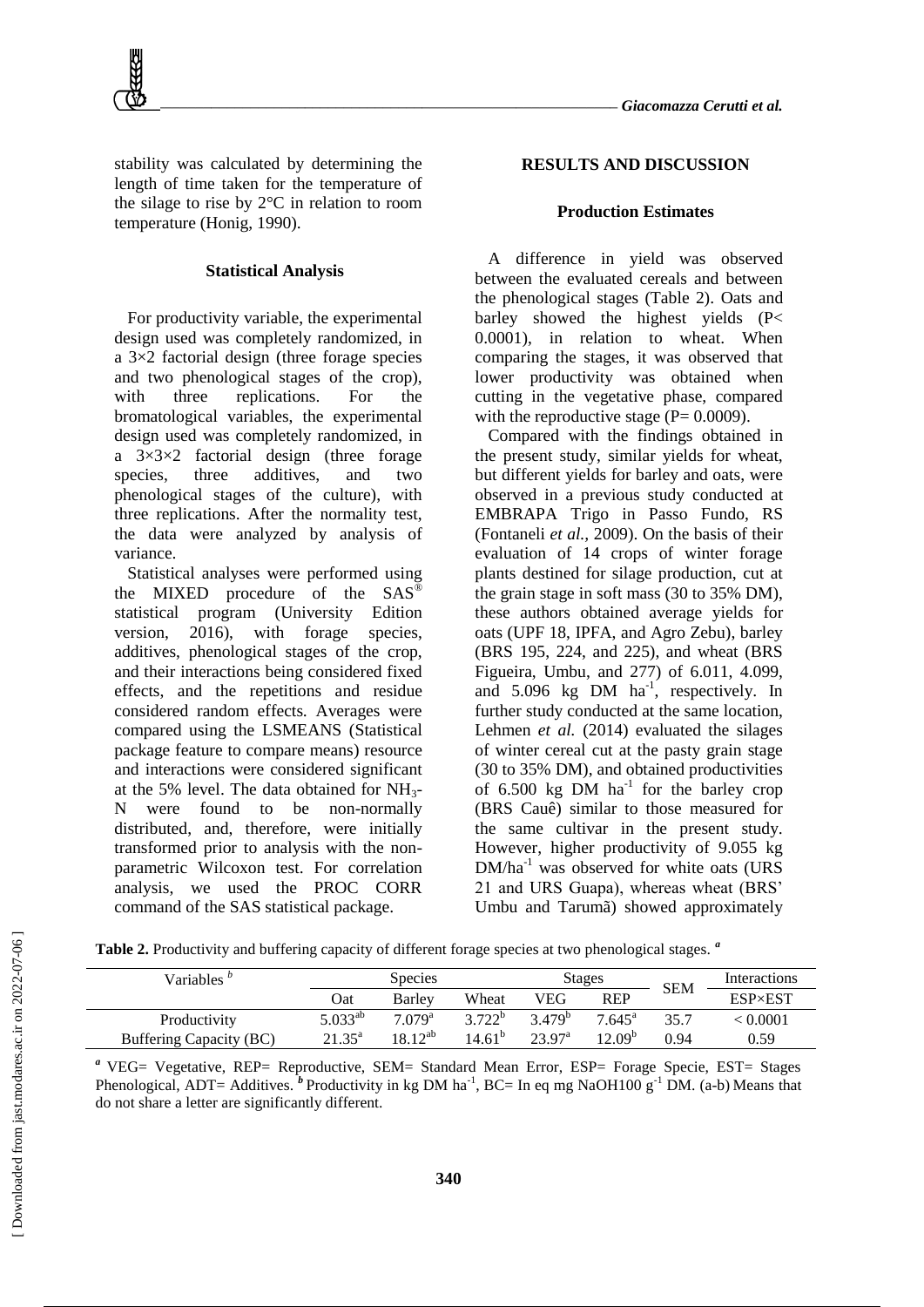three-fold higher productivity at 9.812 kg  $DM/ha^{-1}$ .

Differences in productivity between different phenological stages is in line with expectations, given that with the progression of plant development there is a greater production of phytomass, and, consequently, a higher accumulation of DM (Beck *et al.,* 2009). Nevertheless, we expected higher productivity from the three crops examined in the present study, based on average yields of the same crop plants reported in other studies conducted in the southern region of Brazil. The differences in yield could, however, be explained by the fact the experimental period of the present study coincided with a period of relative drought, when compared with the 5-year average (Table 1), with less than 10% of the historical average precipitation falling during the month of July. This deficiency in rainfall suppressed forage development to a certain extent, resulting in lower productivity per hectare.

## **Chemical Composition of Silages**

No interactions were observed among the assessed variables with respect to DM, EE, NDF, ADF, lignin, or TDN (Table 3). In this regard, there has been considerable discussion concerning the ideal phenological stage at which to harvest winter cereals for silage production. However, it is known that maturity affects production of DM and the relative compositions of forage components and, consequently, differences in the nutritive value of materials (Meinerz *et al.,* 2011b). It was possible to verify that there was a significant difference (P< 0.0001) in the DM percentage of crops harvested at the two assessed phenological stages, being lower for forage when harvested in the vegetative stage than for forage harvested in the reproductive stage.

This difference can be explained with respect to two factors. Firstly, it is believed that by exposing cereals to solar radiation for a period of 6 to 8 h for pre-drying, it is possible to reach a DM content considered adequate (Fluck *et al.,* 2018), which for the studied materials should reach at least 300 g  $kg^{-1}$  of DM to be effectively ensiled. However, when harvested at the vegetative stage, the solar radiation on the day of ensiling of the cereals is likely to be less intense than later in the season and, consequently, the material may not lose sufficient amounts of water. The second factor relates to an increase in the DM content of plants associated with the inclusion of grains in the forage when the crop is cut during the reproductive stage (Fluck *et al.,* 2018; Weinberg *et al.,* 2010). The findings of the present study tend to be consistent with this latter explanation, since the starch content of forage, which is indicative of grain content, was significantly higher (P< 0.0001) in the reproductive stage (Table 3).

With respect to the percentage CP among the different cereals, there was no significant difference between additive treatments (P= 0.8232), and the values recorded tended to be consistent with those reported in the literature (Meinerz *et al.,* 2011a; Hastenpflug *et al.,* 2011; Leão *et al.,* 2016). However, the percentage CP was higher in vegetative-stage forage than in that cut at the reproductive stage ( $p < 0.0001$ ), which is consistent with a decrease in the levels of CP that are known to occur concomitant with the increasing physiological maturation of winter cereals (Coblentz and Walgenbach, 2010). This is probably related to the fact that during the period of vegetative growth, plants, and particularly leaves, have high levels of Nitrogen (N), which are mainly components of the compounds associated with photosynthesis. With advancing phenological stage, there is an increase in the structural parts containing a lower proportion of N and, consequently, a decline in the production of biomass and a dilution of the N in plants (Taiz and Zeiger, 2004). The reduction in CP levels can be explained by the fixation of N in the structures of the cell wall and in an increase in the rate of senescence (Van Soest, 1994),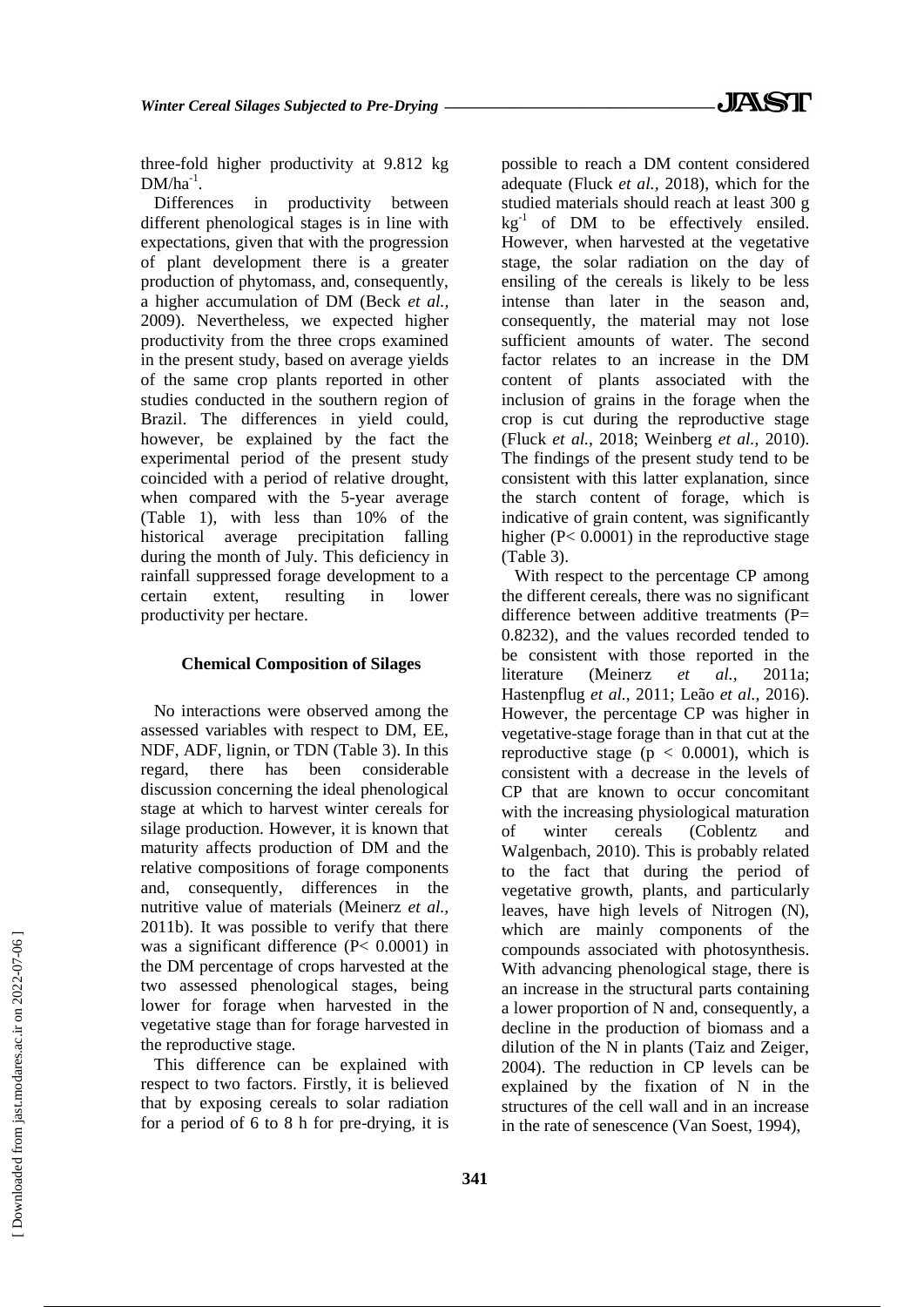| ۱<br>Ï<br>١<br>ï<br>ı<br>¢<br>ì<br>Į<br>t |
|-------------------------------------------|
| is can<br>l                               |
| ï                                         |

| í                               |       |
|---------------------------------|-------|
| ddition of incoulant or propior |       |
|                                 |       |
|                                 |       |
|                                 |       |
|                                 |       |
|                                 |       |
|                                 |       |
|                                 |       |
|                                 |       |
|                                 |       |
|                                 |       |
| <b>A</b> 0.4 11111 0.4 0.4      |       |
|                                 |       |
|                                 |       |
|                                 |       |
| $\frac{1}{2}$                   |       |
|                                 | j     |
|                                 |       |
|                                 |       |
|                                 |       |
|                                 |       |
| $+$ different manologies etal.  |       |
|                                 |       |
|                                 |       |
| $\ddotsc$                       |       |
| wwwww.uu uu                     |       |
| etro senel cilentaries          |       |
|                                 |       |
| l<br>١                          |       |
|                                 |       |
|                                 |       |
|                                 |       |
|                                 |       |
|                                 |       |
|                                 |       |
|                                 |       |
|                                 |       |
|                                 |       |
|                                 |       |
|                                 |       |
|                                 |       |
|                                 |       |
| $\cdot$ .                       |       |
| ۔<br>ا                          | acıd. |
|                                 |       |

|             | ADT×EST                       |  |  |  |  |                                                                                                                           |                                                                                                                                                                                                                                                                                                                                                                                     |                             |                                                                                                                           |
|-------------|-------------------------------|--|--|--|--|---------------------------------------------------------------------------------------------------------------------------|-------------------------------------------------------------------------------------------------------------------------------------------------------------------------------------------------------------------------------------------------------------------------------------------------------------------------------------------------------------------------------------|-----------------------------|---------------------------------------------------------------------------------------------------------------------------|
| nteractions | $\overline{\text{DT}}$ ×ESP   |  |  |  |  |                                                                                                                           |                                                                                                                                                                                                                                                                                                                                                                                     |                             |                                                                                                                           |
|             | ESP×EST                       |  |  |  |  |                                                                                                                           | $0.5758347720000000000000$                                                                                                                                                                                                                                                                                                                                                          |                             |                                                                                                                           |
| <b>NEN</b>  |                               |  |  |  |  |                                                                                                                           | 65<br>65885845555<br>65865555556                                                                                                                                                                                                                                                                                                                                                    |                             |                                                                                                                           |
|             |                               |  |  |  |  |                                                                                                                           | $\frac{1}{312}$<br>$\frac{3}{25}$<br>$\frac{3}{55}$<br>$\frac{3}{55}$<br>$\frac{1}{35}$<br>$\frac{3}{45}$<br>$\frac{1}{45}$<br>$\frac{1}{45}$<br>$\frac{1}{65}$<br>$\frac{1}{65}$<br>$\frac{1}{12}$                                                                                                                                                                                 | 1.915                       |                                                                                                                           |
| dditives    |                               |  |  |  |  |                                                                                                                           | $\begin{array}{c} 312^{\circ} \\ 38.1 \\ 28.4 \\ 188 \\ 587^{\circ\circ} \\ 587^{\circ\circ} \\ 59.5 \\ 35.0 \\ 57.1 \\ 40.4 \\ 60.5 \\ 69.5 \\ \end{array}$                                                                                                                                                                                                                        | 1.891                       |                                                                                                                           |
|             |                               |  |  |  |  |                                                                                                                           | $\frac{16}{100}$ $\frac{16}{100}$ $\frac{17}{100}$ $\frac{17}{100}$ $\frac{17}{100}$ $\frac{17}{100}$ $\frac{17}{100}$ $\frac{17}{100}$ $\frac{17}{100}$ $\frac{17}{100}$ $\frac{17}{100}$ $\frac{17}{100}$ $\frac{17}{100}$ $\frac{17}{100}$ $\frac{17}{100}$ $\frac{17}{100}$ $\frac{17}{100}$                                                                                    | .899                        |                                                                                                                           |
|             | REP                           |  |  |  |  |                                                                                                                           | $\begin{array}{l} 382^{\circ} \\ 382.7 \\ 245^{\circ} \\ 475^{\circ} \\ 59^{\circ} \\ 69^{\circ} \\ 775^{\circ} \\ 79^{\circ} \\ 84^{\circ} \\ 195^{\circ} \\ 195^{\circ} \\ 195^{\circ} \\ 195^{\circ} \\ 195^{\circ} \\ 195^{\circ} \\ 195^{\circ} \\ 195^{\circ} \\ 195^{\circ} \\ 195^{\circ} \\ 195^{\circ} \\ 195^{\circ} \\ 195^{\circ} \\ 195^{\circ} \\ 195^{\circ} \\ 19$ |                             |                                                                                                                           |
| Stages      | VEG                           |  |  |  |  |                                                                                                                           | $\frac{138}{120}$<br>$\frac{120}{127}$ $\frac{1}{45}$ $\frac{1}{46}$ $\frac{1}{45}$ $\frac{1}{12}$ $\frac{1}{12}$ $\frac{1}{12}$ $\frac{1}{12}$ $\frac{1}{12}$ $\frac{1}{12}$ $\frac{1}{12}$ $\frac{1}{12}$ $\frac{1}{12}$ $\frac{1}{12}$ $\frac{1}{12}$ $\frac{1}{12}$ $\frac{1}{12}$ $\frac{1}{12}$ $\frac{1$                                                                     | $.975^{a}$                  |                                                                                                                           |
|             | Wheat                         |  |  |  |  | $356^{\circ}$<br>$16.1$<br>$16.7$<br>$197$<br>$576$<br>$579^{\circ}$<br>$512^{\circ}$<br>$58.1^{\circ}$<br>$58.1^{\circ}$ |                                                                                                                                                                                                                                                                                                                                                                                     | $.935^{a}$                  |                                                                                                                           |
| Species     | Barley                        |  |  |  |  |                                                                                                                           | $3256$<br>$1013$<br>$2013$<br>$3825$<br>$3835$<br>$38113$<br>$414$<br>$45$<br>$522$                                                                                                                                                                                                                                                                                                 | $1.921^{a}$                 |                                                                                                                           |
|             | Оät                           |  |  |  |  |                                                                                                                           | $\begin{array}{l} 281^{\circ} \\ 2195 \\ 1993 \\ 2399 \\ 377^{\circ} \\ 11^{\circ} \\ 965 \\ 990 \\ 11^{\circ} \\ 11^{\circ} \\ 965 \\ 968 \\ 968 \\ \end{array}$                                                                                                                                                                                                                   | $1.849^{b}$                 |                                                                                                                           |
|             | Variables<br>$(g kg^{-1} DM)$ |  |  |  |  |                                                                                                                           |                                                                                                                                                                                                                                                                                                                                                                                     | $\underline{\text{MILK}}^c$ | "VEG=Vegetative, REP=Reproductive, C=Control. I=Inoculant, P= Propionic acid. SEM=Standard mean error, ESP=Forage specie. |

fiber, NFC=non-fibrous carbohydrates, EE= Ether Extract, TDN= Total Digestible Nutrients through the NRC 2001. <sup>b</sup> NDFD= Digestibility<br>NDF at 30 hours of incubation (% of NDF). <sup>c</sup> To estimate milk production, the Milk 20 , 2018 - Σεναιντ, 2018 - Ανρησιατικής στουμού, 2. Ποσταμικής του Προσπάτιος Στους Σαμπάτι πολιτικός τους δροσκ<br>ΕST= Stages phenological, ADT= Additives, DM= Dry Matter, CP= Crude Protein, NDF= Neutral Detergent Fiber, ADF of DM. Letters (a-c) Means that do not share a letter are significantly different.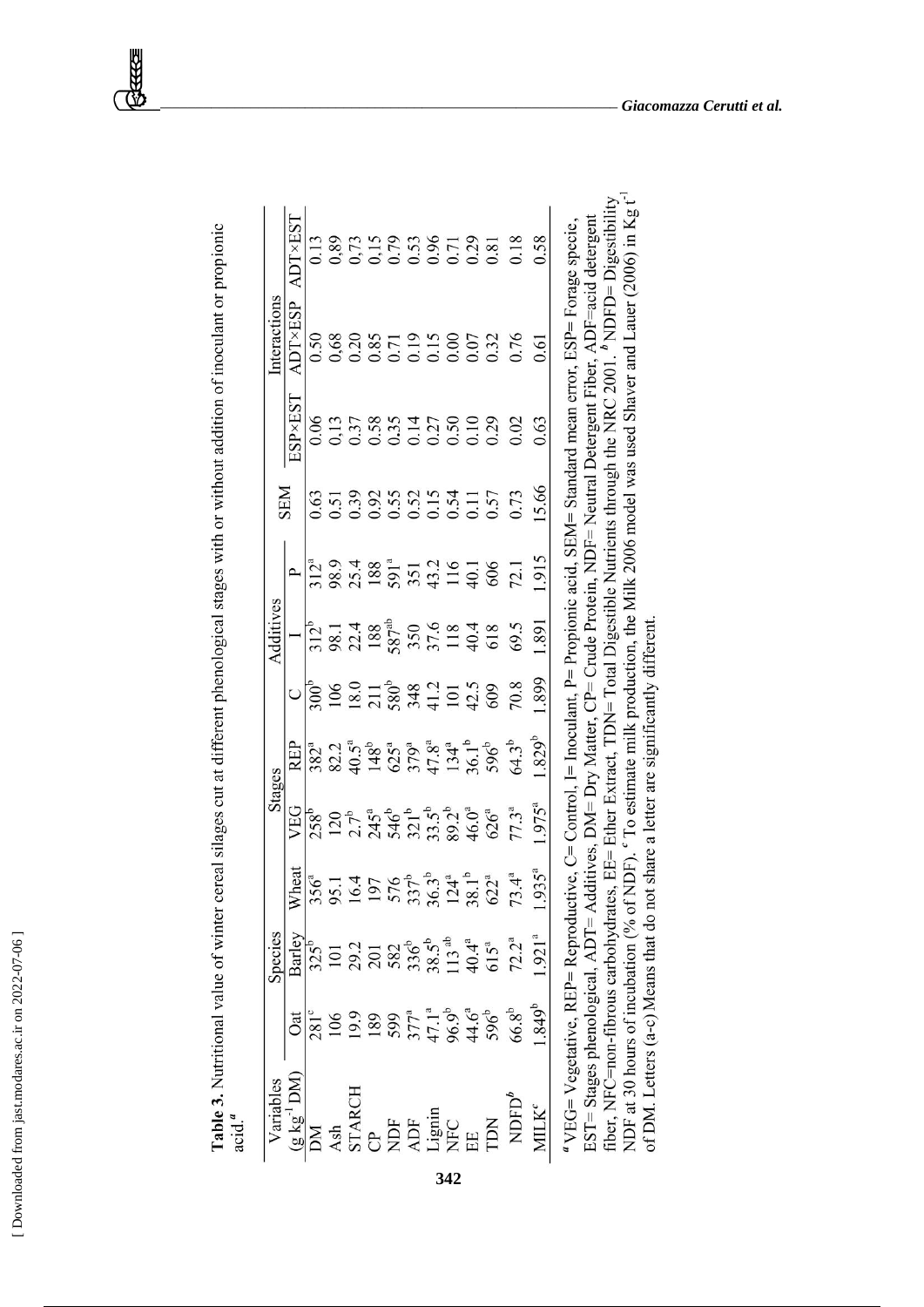with a consequent reduction in photosynthesis.

In terms of NDF contents (Table 3), there was no significant difference (P= 0.36) among the forages of cereal species examined. However, differences were observed in the forage cut at different phenological stages ( $p = 0.008$ ), with higher values being found in material cut at the reproductive stage compared with that cut at the vegetative stage, consistent with the findings of previous studies (Taiz and Zeiger, 2004). This difference can be attributed to the deposition of cell wall material such as lignin with advancing phenological stage (Van Soest, 1994). In addition, developmental changes, such as the lengthening of internodes and emergence of inflorescences, result in plant material of lower nutritional value (Costa *et al.,* 2018). Nevertheless, we found that the average NDF values of the three cereal species examined were close to the limits previously reported by Van Soest (1965), who considers that contents of cell wall constituents in excess of 55 to 60% are limiting with respect to forage consumption. In addition, treatment with propionic acid had the effect of increasing the NDF, which can be attributed to degradation of soluble fractions in the medium during the fermentation process, resulting in the concentration of other components (Table 3).

With respect to phenological stage, levels of ADF showed a pattern like those of NDF (Table 3), with higher levels being detected at a more advanced stage of plant maturation (P< 0.0001). These observations are consistent with those previously reported in the literature. For example, Fontaneli *et al.* (2009) have reported an average ADF content of  $352.20 \text{ g kg}^{-1}$  DM from their evaluation of three varieties of oats, two of rye, three of barley, three of triticale, and three of wheat. Similarly, in their evaluation of the nutritional value of winter cereal silages (twelve grass genotypes), Lehmen *et al.* (2014) recorded an average ADF content of  $355.50 \text{ g kg}^{-1}$ .

In addition to having low digestibility, forages with ADF values of approximately 40% or higher are less readily consumed, as this parameter represents the cellulose and lignin fractions, the latter of which is the main non-digestible fraction of plants (Van Soest, 1994). This is reflected in the higher ADF content of oats (P< 0.0001) when compared with those of barley and wheat, which is attributable to the higher  $(P=$ 0.0002) percentage of lignin found in oat forage. Moreover, lower (P< 0.0001) concentrations of lignin was observed at the vegetative stage compared with the reproductive stage, thereby contributing to an increase in ADF values as plants mature, as discussed previously.

The NDF comprises ADF and the hemicellulose fraction, which explains the lower Digestibility NDF at 30 hours of incubation.at more advanced stages of plant maturation, during which ADF levels are higher. Dado and Allen (1996) fed lactating cows with silages containing similar contents of NDF and CP, and with different NDFD, and observed higher DM consumption and milk production for cows that consumed silages with higher digestibility coefficients.

Our evaluation of TDN levels (Table 3) revealed significant differences among the three cereals examined  $(P= 0.005)$ , with higher values being recorded for barley and wheat than for oats. These findings can be explained by the lower (P< 0.0002) amounts of indigestible materials (lignin and ADF), and, consequently, higher  $(P= 0.005)$ amounts of non-fibrous carbohydrates (NFC) in both barley and wheat compared with oats. These results corroborate those obtained in a study by Meinerz *et al.* (2015), in which higher values of TDN were detected in the silage and hay from cold season pastures, due to the higher levels of NFC found in these materials.

Comparison of the NFC values of forage harvested at the two different phenological stages revealed higher values (P< 0.0001) during the reproductive stage in relation to the vegetative stage, which contrasts with the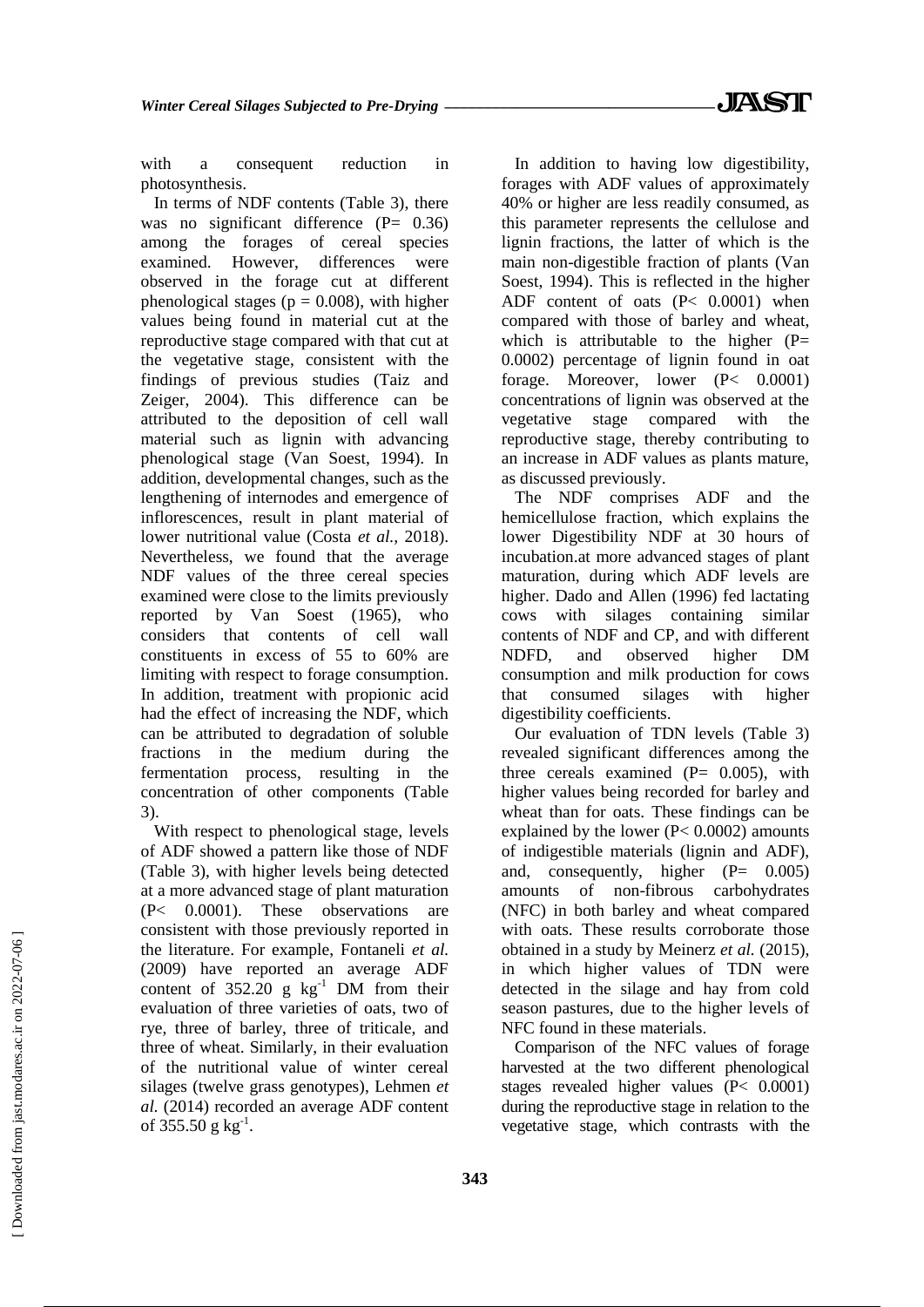

pattern of TDN levels, which were lower (P< 0.0001) in the reproductive stage than in the vegetative stage. The higher NFC values in the reproductive stage can be explained by the larger (P< 0.0001) amounts of starch than in cereals ensiled at the vegetative stage. The higher TDN values recorded at the reproductive stage can be attributed to the higher proportion of lignin at the time of cutting and ensiling.

High levels of NFC in the preserved silage are associated with good quality, as these compounds are favorable fermentation substrates, and are also rapidly and completely digested by ruminants (Mertens, 1987). However, if only NFC is evaluated for determining the optimal cutoff point for harvesting forage plants, the best phenological stage under the conditions of the present study would be the reproductive stage. This, nevertheless, would have failed to take into account the lower NDFD (P< 0.0001) at this stage compared with the vegetative stage. In this regard, Filya (2003), who evaluated different stages of winter cereal crops, observed lower levels of NDFD at the preflowering stage (422.20 g  $kg^{-1}$  NDF) compared with the meal grain (349.90 g kg<sup>-1</sup> NDF).

When comparing NDFD to 30 hours in silages with and without additive treatment, no significant difference (P= 0.08) was observed between control group cereals and cereals treated with either propionic acid or an inoculant containing bacteria and enzymes. Given that enzymatic additives are typically applied in combination with bacterial inoculants, it is often difficult to differentiate between responses mediated by bacteria and those attributable to enzymes (Muck *et al.,* 2018). However, Dehghani *et al.* (2012) demonstrated that the addition of fibrolytic enzymes can have a positive effect on the quality of the silage, increasing the NDFD and improving the performance of animals.

In terms of milk production, the efficiency estimates of milk production, that is, the amount of milk produced per ton of DM, were significantly higher for wheat and barley compared with oats  $(P= 0.005,$  Table 3). It was also observed that ensiling cereals

at the vegetative stage resulted in a higher milk production potential per ton of DM (1.975 kg) compared with cereals ensiled in the reproductive stage  $(1.829 \text{ kg})$   $(P<$ 0.0001). Thus, from the perspective of milk production, it can be inferred that it would be preferable to cut and ensile wheat and barley during vegetative stage.

## **Fermentation Characteristics of Silage**

Evaluation of the effects of adding an inoculant containing homofermentative and heterofermentative bacteria (*Pediococcus acidilactici* and *Lactobacillus buchneri*) revealed that the treated material was characterized by higher values of lactic acid (P< 0.0008), lower pH values (P< 0.0001), and lower losses via  $NH<sub>3</sub>-N$  (P= 0.0048) (Table 4). These data are consistent with findings of a meta-analysis study (130 studies) conducted by Oliveira *et al.* (2017), who found that by inoculating a combination of homofermentative and facultative heterofermentative bacteria (*Lactobacillus plantarum, Pediococcus pentosaceus, Enterococcus faecium, and Lactobacillus rhamnosus*) in the production of silages, it was possible to reduce the pH  $(P< 0.01)$ , increase the lactate concentration (P< 0.01), and reduce losses of  $NH<sub>3</sub>-N$  (P< 0.01). Similarly, Sucu and Çifci (2016), who evaluated the use of inoculants in triticale silage, found that treated silage had higher levels of lactic acid and, consequently, lower pH values and NH3-N levels.

The combined use of enzymes and bacterial inoculants for ensilage of cultures with a low concentration of soluble sugars tends to increase the release of sugars via the hydrolysis of cell walls, thereby providing larger amounts of substrate for the production of organic acids by bacteria (Sucu and Çifci, 2016). In the present study, in addition to containing strains of the bacteria *Lactobacillus buchneri* and *Pediococcus acidilactici*., the inoculant used contained the enzymes beta-glucanase and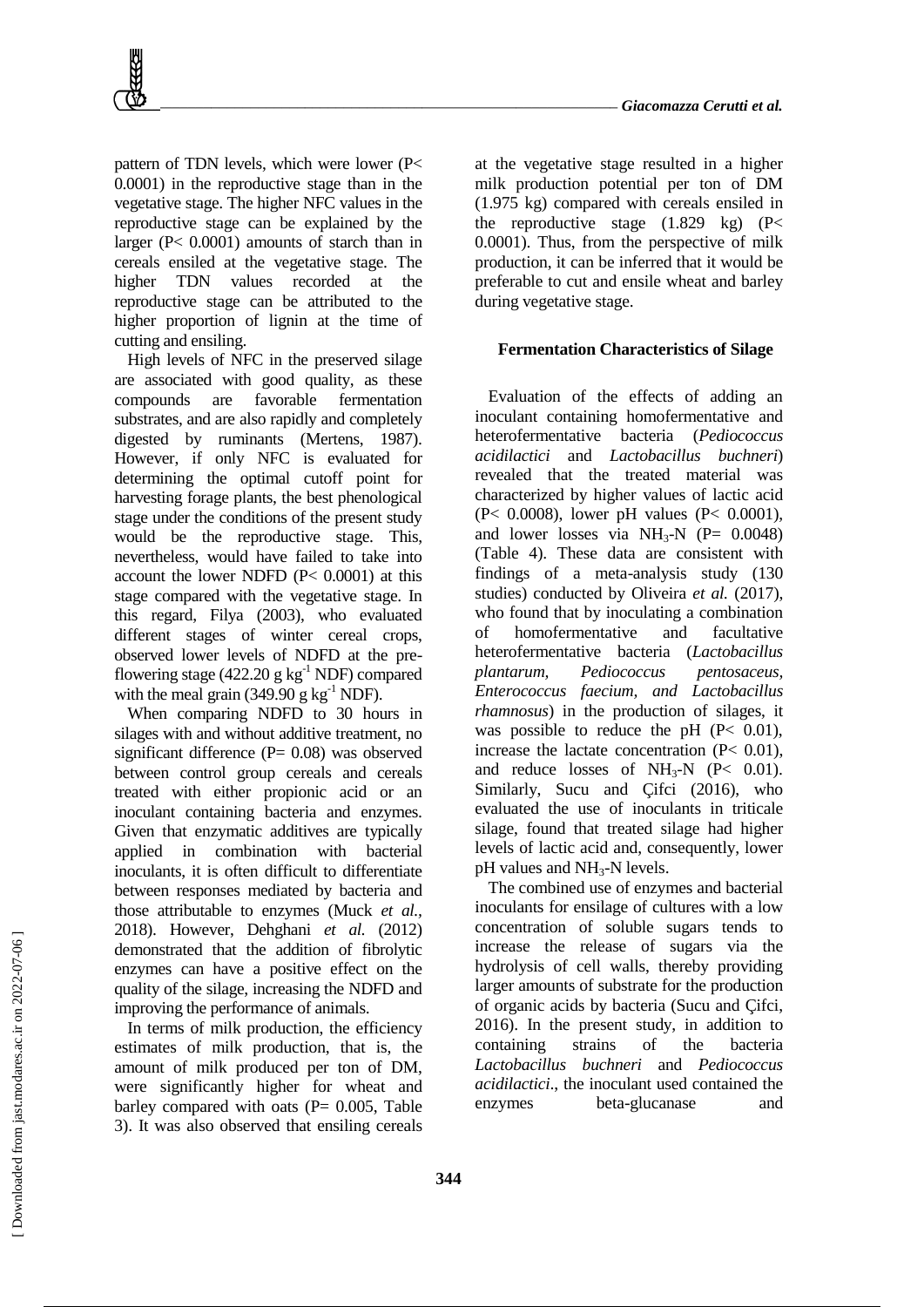| ۱                                                                   |
|---------------------------------------------------------------------|
| J                                                                   |
|                                                                     |
| ī                                                                   |
| ı                                                                   |
| ¢<br>l                                                              |
|                                                                     |
| ¢                                                                   |
| j                                                                   |
| l                                                                   |
| ֧֧֧֧֧֧֧֧֧֧֧֦֧֧֧֧֛֧֧֚֚֚֚֚֚֚֚֚֚֚֚֚֚֚֚֚֚֝֝֓֕֝֓֝֓֝֓֝֬֝֓֝֬֝֓֝֬֜֝֬֝֬֜֝֬֝֬ |
| $\ddotsc$                                                           |
|                                                                     |
|                                                                     |
|                                                                     |
|                                                                     |
|                                                                     |
|                                                                     |
| j                                                                   |
|                                                                     |
|                                                                     |
|                                                                     |
|                                                                     |
|                                                                     |
| l                                                                   |
| i                                                                   |
| l                                                                   |
|                                                                     |
|                                                                     |
|                                                                     |
|                                                                     |
|                                                                     |
|                                                                     |
|                                                                     |
|                                                                     |
|                                                                     |
|                                                                     |
|                                                                     |
| l                                                                   |

|                                                      | Species                       | Stages                                |                          |                                                                     | Additives                           |                              |            |                         | nteractions                     |                                  |
|------------------------------------------------------|-------------------------------|---------------------------------------|--------------------------|---------------------------------------------------------------------|-------------------------------------|------------------------------|------------|-------------------------|---------------------------------|----------------------------------|
| Barley<br>$\overline{\text{at}}$                     | heat                          | VEG                                   | <b>REP</b>               |                                                                     |                                     |                              | <b>NHS</b> | ESP×EST                 | ADT×ESP                         | ADT×EST                          |
| $5.72^{a}$<br>$5.61^{a}$                             |                               |                                       |                          |                                                                     | $4.97^{b}$                          |                              | 0.06       | $-0.0001$               |                                 | 0.0001                           |
| $268^b$<br>352 <sup>a</sup><br>NH <sub>3</sub> -N    | $.40^{b}$<br>244 <sup>b</sup> |                                       | 5.62<br>195 <sup>t</sup> |                                                                     | $251^{b}$                           | $5.84^a$<br>291 <sup>b</sup> | 0.12       |                         |                                 |                                  |
| $21.8^{a}$<br>$22.1^{a}$<br>Acetic acid <sup>2</sup> | $16.0^{b}$                    | $5.53$<br>$387^a$<br>$21.4$<br>$46.6$ | $1.22^{b}$               | $5.92^{\degree}$<br>$3.23^{\degree}$<br>$3.214^{\degree}$<br>$47.1$ |                                     |                              | 0.13       | 0.003<br>0.378<br>0.376 | $-0.0001$<br>$0.046$<br>$0.027$ | 0.179<br>0.491<br>0.952<br>0.798 |
| 44.9 <sup>ab</sup><br>$37.5^{b}$<br>Lactic acid      |                               |                                       | 45,0                     |                                                                     | $20.3$<br>51,7 <sup>a</sup><br>48.2 | $\frac{18.1}{36.4^b}$        | 0.26       |                         | 0.221                           |                                  |
| 49.7 <sup>a</sup><br>49.1ª<br>$\overline{A}S$        | 2 <sup>b</sup>                |                                       | 48.8                     |                                                                     |                                     |                              | 1.18       | 0.415                   | 0.397                           |                                  |

xylanase, which are believed to have contributed to promoting a reduction in the  $pH \leq 0.0001$  of ensiled cereals (Table 4).

In relation to the effects of adding propionic acid on the aforementioned fermentative characteristics, it is evident that this additive was ineffective  $(P> 0.05)$  in promoting an increase in lactic acid levels and, consequently, did not reduce the pH (P> 0.05) when compared with the control group. These results are in agreement with the findings of Castro *et al.* (2006), who studied the inclusion of propionic acid or an enzymatic bacterial inoculant in Tifton 85 silages, and concluded that the use of propionic acid did not improve the qualitative characteristics of fermentation, such as pH, BC, and  $NH<sub>3</sub>-N$ .

Evaluation of the concentration of acetic acid in ensiled materials revealed an inverse relationship ( $P = 0.0045$ ; r= -0.64) between a higher concentration of this acid and lactic acid/pH. The data obtained in the present study are consistent with those presented in the review by Muck *et al.* (2018), who stated that higher final pH values found in silages are related to lower concentrations of acetic acid, which can be attributed to the prolonged action of heterofermentative lactic acid bacteria and enterobacteria, and, to a lesser extent to that of clostridia. In addition to negatively affecting fermentative parameters, the presence of acetic acid also contributes to greater losses of DM and energy from the ensiled material. The percentages of acetic acid recorded in the materials obtained in the present study are consistent with the silage of well-fermented grasses, as defined by Kung Jr *et al.,* (2018), which are characterized by an acetic acid content of between 10 and 30 g  $kg^{-1}$  DM.

The content of  $NH_3-N$  in silage is influenced by the amount of water present in the material. In the present study, it was found that the silage obtained from oats had the highest concentration of  $NH<sub>3</sub>-N$ , which could be attributable to its high buffering capacity and, indeed, we detected a correlation between these two variables (r= 0.68,  $p < 0.0001$ ). A further observation that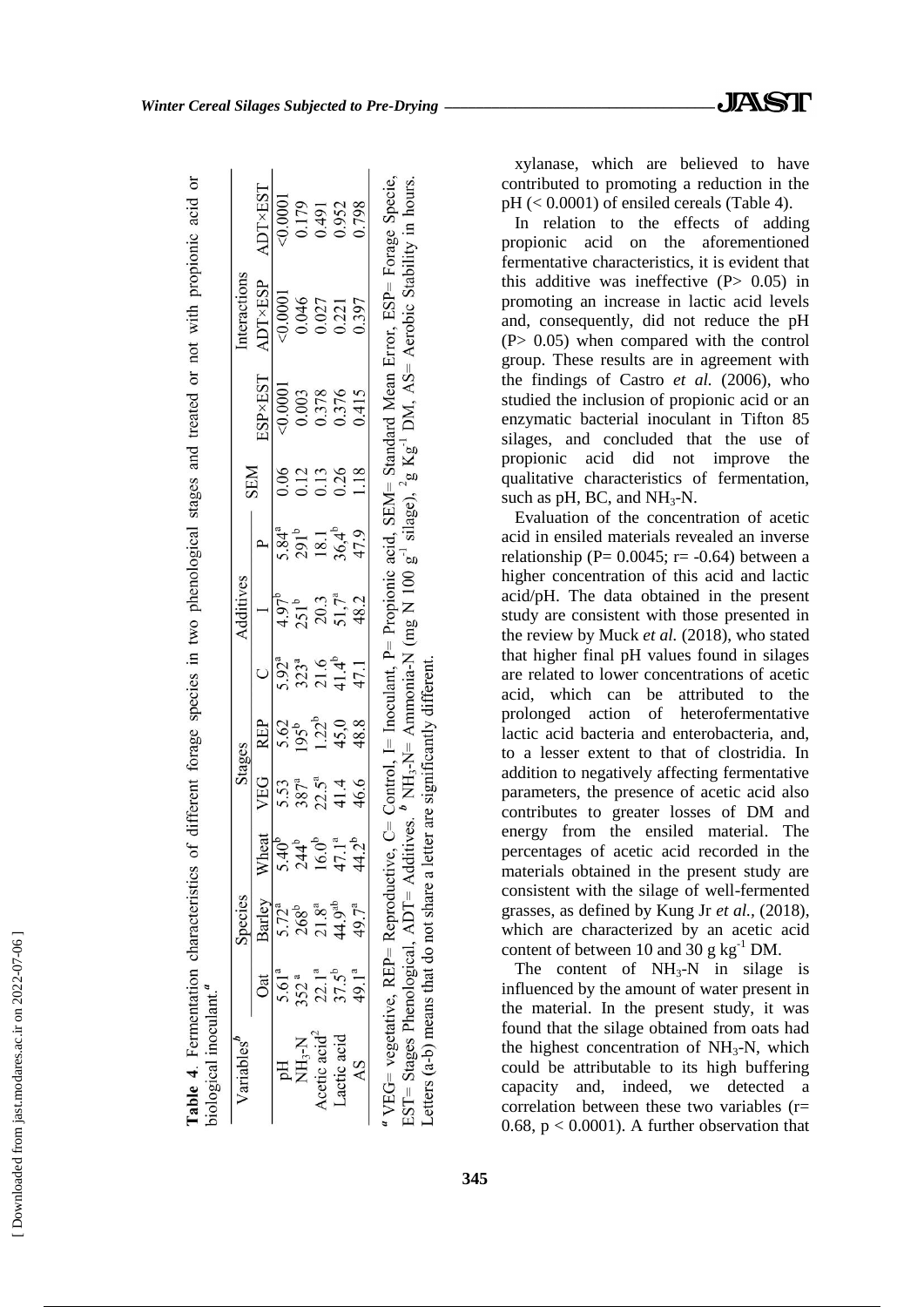supports this correlation is the higher value (P< 0.0001) of BC found at the vegetative stage compared with the reproductive stage, which is associated with higher losses (P<  $0.0001$ ) of NH<sub>3</sub>-N in species ensiled in the vegetative stage, thereby negatively affecting silage preservation. These results are consistent with those obtained by Meinerz *et al.* (2011b), who detected a close correlation between DM levels (r= 0.91; P< 0.0001) and BC of winter cereals, with higher values of BC and lower DM values being observed for common black oats and BRS Marciana barley, indicating that these materials are more resistant to an elevation in pH.

According to McDonald *et al.* (1991),  $NH<sub>3</sub>-N$  is related to the fermentative quality of the silage, because when the pH reduction occurs more slowly, it causes protein degradation, thus reducing the levels of CP and increasing the concentrations of  $NH<sub>3</sub>-N$ . The BC of the forage to be ensiled is a key factor in the fermentation process (McDonald *et al.,* 1991; Kung Jr *et al.,* 2018). When the plant has a high BC, the pH slowly decreases, causing greater losses in the ensiling process, thus reducing the nutritional value of the silage.

Another factor that helps to explain a greater resistance to pH reduction in forages in a vegetative stage is the high percentage of protein, as verified in the data of the present study  $(245.1 \text{ g kg}^{-1} \text{ of CP})$ . The CP content has a close connection with the forage BC since, as the CP content increases, proteolysis in the silo occurs in greater intensity. It is known that with proteolysis, ammonia is produced, which

causes a higher concentration of  $NH<sub>3</sub>N$  that is an alkalizing substance and, therefore, tends to neutralize the pH of the medium, raising the BC (McDonald *et al.,* 1991). Thus, the high percentage of CP in the vegetative stage contributed to the highest amount of  $NH_3N$  (P< 0.0001) and, consequently, higher (P< 0.0001) BC.

In terms of the aerobic stability of silage, there was no significant difference between phenological stages  $(P= 0.146)$  or additive treatments ( $P = 0.842$ ). However, as shown in Table 4, there were notable differences in stability among the silages derived from the different cereals  $(P= 0.0059)$ . Among the three cereal species evaluated, Of the three cereals evaluated, wheat showed loss of stability in less time having been exposed to air, pre-dried wheat showed the most rapid loss of stability, which can be ascribed to the fact that pre-dried wheat has a higher concentration of lactic acid and a lower concentration of acetic acid compared with the other two cereals. These results are consistent with those reported by Weinberg *et al.* (2011), who found that high residual concentrations of soluble carbohydrates and lactic acid, as well as low levels of acetic acid, in silages were related to aerobic deterioration, as these can serve as substrates for the development molds and yeasts. Therefore, the higher concentration of soluble carbohydrates and lactic acid and the lower level of acetic acid in wheat, associated with aerobiosis, promote the activity of these deteriorating microorganisms, consequently, there is an increase in the temperature of the silo (Table 5), causing the loss of aerobic stability. Related to this, a correlation was

| Variables                           |      | <b>Species</b> |       |      | <b>Stages</b> |      | Additives |      |
|-------------------------------------|------|----------------|-------|------|---------------|------|-----------|------|
| Day $(H)/T$<br>$(\mathrm{C}^\circ)$ | Oat  | Barley         | Wheat | VEG  | <b>REP</b>    |      |           |      |
| 24                                  | 21.7 | 21.7           | 21.4  | 22.7 | 20.5          | 21.8 | 21.5      | 21.5 |
| 48                                  | 22.1 | 22.1           | 22.6  | 22.2 | 22.2          | 22.5 | 22.2      | 22.1 |
| 72                                  | 24.2 | 24.3           | 25.3  | 24.4 | 24.7          | 25.1 | 24.2      | 24.5 |
| 96                                  | 21.9 | 22.2           | 23.3  | 22.8 | 22.0          | 22.9 | 21.8      | 22.6 |
| 120                                 | 22.2 | 23             | 24.2  | 22.9 | 23.3          | 23.4 | 22.6      | 23.4 |

**Table 5.** Daily temperatures observed for five days after the overture of the silos.*<sup>a</sup>*

*<sup>a</sup>* H= Hours, VEG= Vegetative, REP= Reproductive, C= Control, I= Inoculant, P= Propionic acid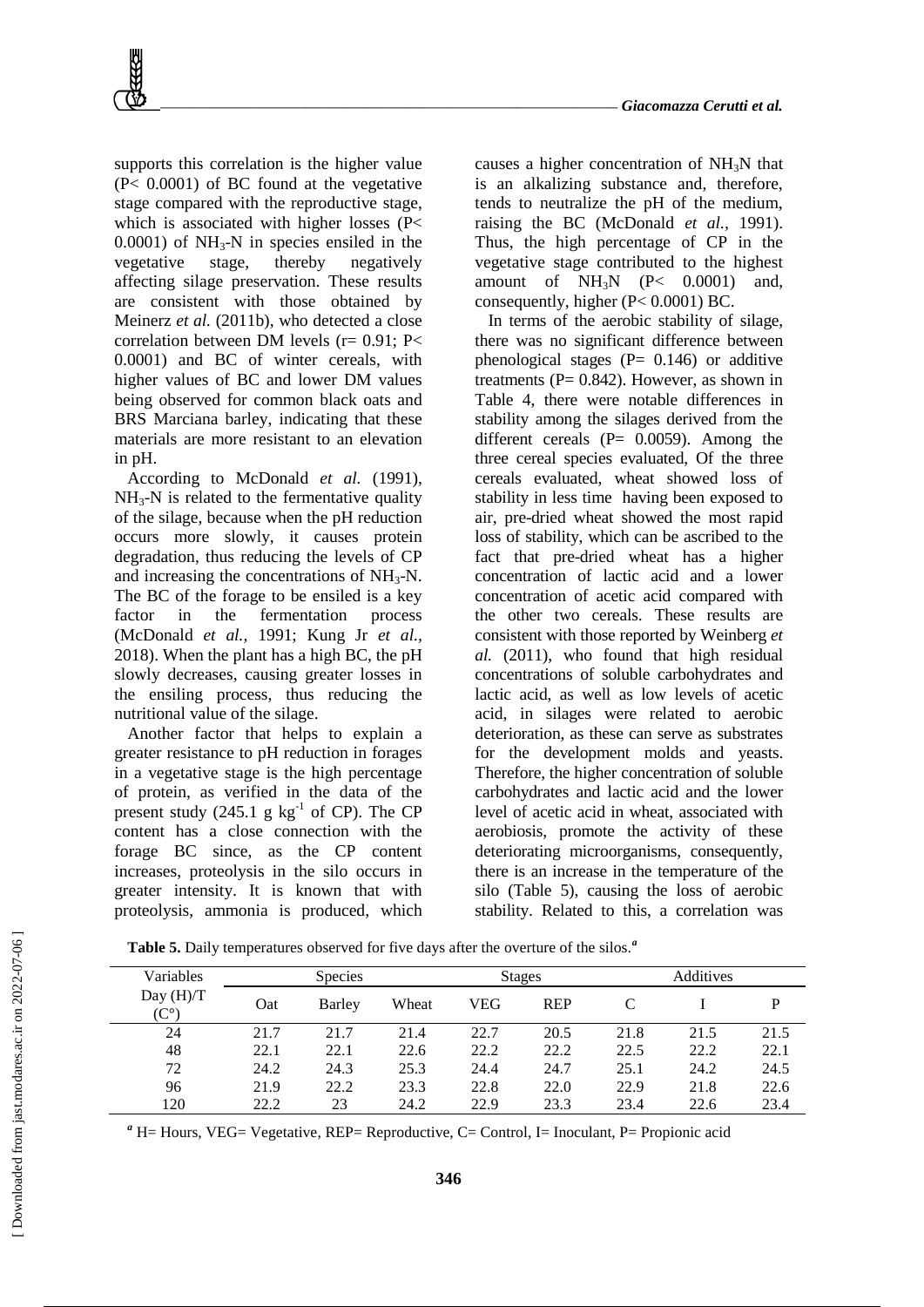observed between temperature and aerobic stability ( $r = -0.84$ ).

Compared with stability of 136 h observed for pre-dried wheat in the present study, Horst *et al.* (2018) reported that the silages oats, barley, rye and triticale remained stable for a notably longer period (160 hours).

The aerobic stability of oats (Table 4) corroborates the data of Leão *et al.* (2016), who reported 52 hours for loss of stability in white oats, which they attributed to the higher pH values (5.58) characterizing this cereal. The rapid loss of aerobic stability in the predried silages in the present study can be explained by the high pH values. We found that even the application of an inoculant containing homofermentative and heterofermentative bacteria and/or propionic acid was ineffective in lowering the pH to the desired levels (pH< 4.5). Presumably, fungi, yeasts, and certain species of bacteria may have caused aerobic absorption of the lactic acid in silage, thereby reducing its preservation potential (Pahlow *et al.*, 2003) and causing a rapid loss of aerobic stability.

#### **CONCLUSIONS**

When cereals are harvest at the vegetative stage, the resulting silages have a better chemical composition compared with silages derived from cereals harvested at a more advanced stage of development.

The bacterial and enzymatic inoculant improved the fermentative parameters of the pre-dried silages, however, it was not efficient in improving the chemical composition and aerobic stability after the silages had been exposed to air. Similarly, the addition of propionic acid proved to be ineffective in enhancing the fermentative characteristics and aerobic stability of the evaluated silages.

#### **ACKNOWLEDGEMENTS**

Thanks to Lallemand and Alltech for providing the additives for this research.

**347**

#### **REFERENCES**

- 1. Beck, P. A., Stewart, C. B., Gray, H. C., Smith, J. L. and Gunter, S. A. 2009. Effect of Wheat Forage Maturity and Preservation Method on Forage Chemical Composition and Performance of Growing Calves Fed Mixed Diets. *J. Anim. Sci.,* **87:** 4133-4142.
- 2. Bragachini, M. M., Cattani, P., Gallardo, M. and Peiretti, J. 2008*. Forrajes Conservados de Alta Calidad y Aspectos Relacionados al Manejo Nutricional*. INTA - PRECOP IIManual Técnico Nº 6, 365 PP.
- 3. Castro, G. S. A., Nussio, L. G., Haddad, C. M., Campos, F. P., Coelho, R. M., Mari, L. J. and Toledo, P. A. 2006. Características de Fermentação e Composição Químico-Bromatológica de Silagens de Capim-Tifton 85 Confeccionadas Com Cinco Teores de Matéria Seca. *Rev. Bras. Zootec.,* **35(1).**
- 4. Coblentz, W. K. and Walgenbach, R. P. 2010. Fall Growth, Nutritive Value, and Estimation of Total Digestible Nutrients for Cereal-Grain Forages in the North-Central United States. *J. Anim. Sci.,* **88(1):** 383-399.
- 5. CQFS-RS/SC Comissão de Química e Fertilidade do Solo. 2016. *Manual de Calagem e Adubação Para os Estados do Rio Grande do Sul e Santa Catarina*. SBCS-NRS, Porto Alegre, 376 PP.
- 6. Costa, O. A. D., Ferreira, O. G. L., Silva, J. L. S., Fluck, A. C., Kröning, A. B., Oliveira, L. V., Coelho, R. A. T. and Brondani, W. C. 2018. Yield, Structural Composition and Nutritive Characteristics of Ryegrass Cultivars Used to Haymaking in Lowland Soils. *Biosci. J., Uberlândia*., **34(5):** 1232- 1238.
- 7. Dado, R. G. and Allen, M. S. 1996. Enhanced Intake and Production of Dairy Cows Offered Ensiled Alfafa with Higher Neutral Detergent Fiber Digestibility. *J. Dairy Sci.,* **3(79):** 418-428.
- 8. Dehghani, M. R., Weisbjerg, M. R., Hvelplund, T. and Kristensen, N. B. 2012. Effect of Enzyme Addition to Forage at Ensiling on Silage Chemical Composition and NDF Degradation Characteristics. *Live. Sci.,* **150(1-3):** 51-58.
- 9. Filya, I. 2003. Nutritive Value of Whole Crop Wheat Silage Harvested at Three Stages of Maturity. *Anim. Feed Sci. Tech.,*  **103:** 85-95.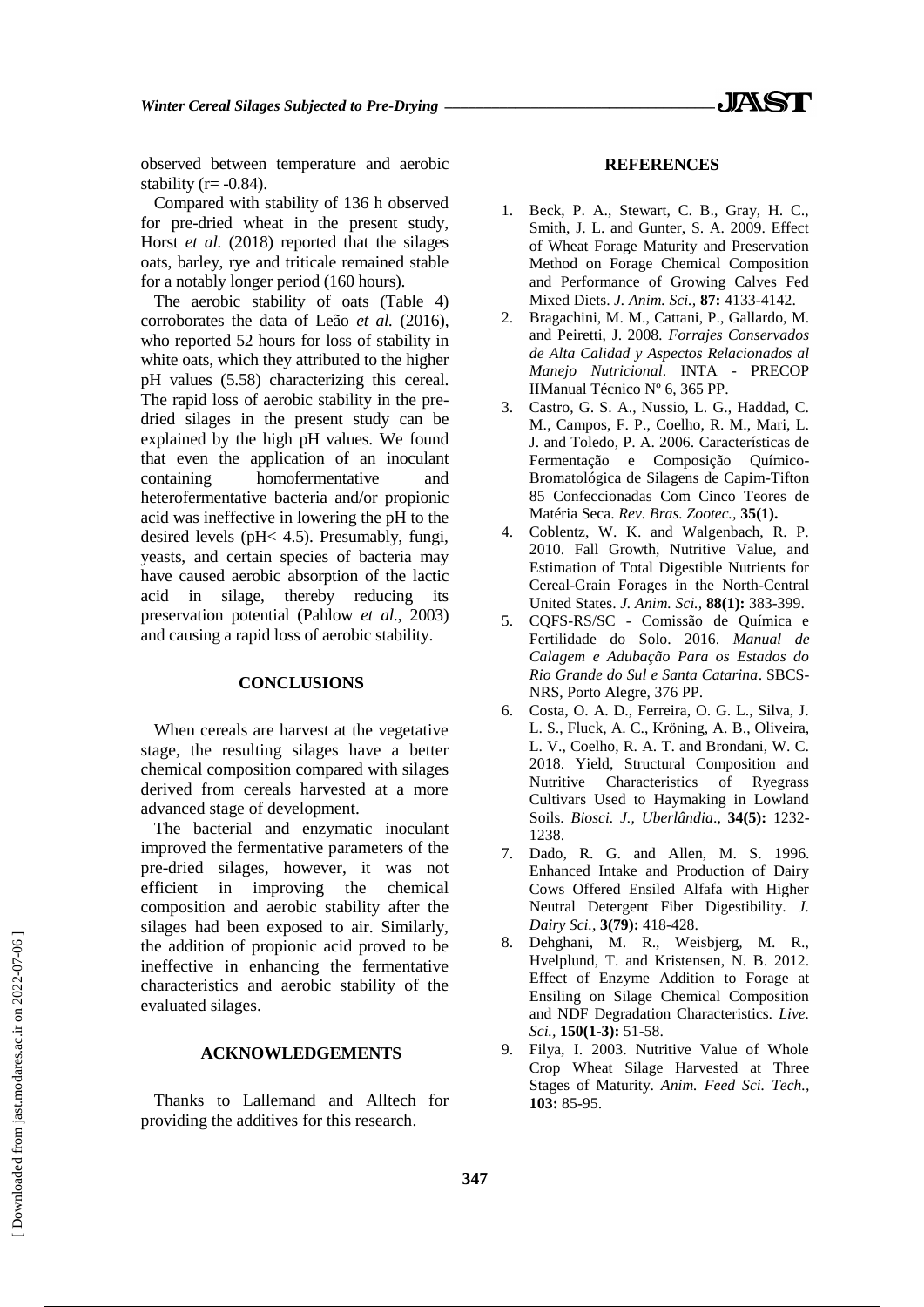- 10. Fluck, A. C., Júnior, J. S., Júnior, H. A., Costa, O. A. D., Farias, G. D., Scheibler, R. B., Rizzo, F. A., Manfron, J. A. S., Fioreze, V. I. and Rösler, D. C. 2018. Composição Química da Forragem e do Ensilado de Azevém Anual em Função de Diferentes Tempos de Secagem e Estádios Fenológicos. *Arq. Bras. Med. Vet. Zootec.,* **70(6):** 1979- 1987.
- 11. Fontaneli, R. S., Fontaneli, R. S., Santos, H. P., Junior, A. S., Minella, E. and Caierão, E. 2009. Rendimento e Valor Nutritivo de Cereais de Inverno de Duplo Propósito: Forragem verde e Silagem ou Grãos. *R. Bras. Zootec.,* **38(11):** 2116-2120.
- 12. Gimenes, A. L. G., Moreira, F. B., Mizubuti, I. Y. and Pereira, E. S. 2005. Efeitos da Utilização de Inoculantes em Silagens de Forrageiras Sobre os Teores de Proteína e Fibra, Digestibilidade dos Nutrientes, pH, Fermentação e Estabilidade Aeróbia. *Semina Ciênc. Agrár.,* **26:** 601-610.
- 13. Hastenpflug, M., Braida, J. A, Martin, T. N., Ziech, M. F., Simionatto, C. C. and Castagnino, D. S. 2011. Cultivares de Trigo Duplo Propósito Submetidos ao Manejo Nitrogenado e a Regimes de Corte. *Arq. Bras. Med. Vet. Zootec.,* **63(1):** 196-202.
- 14. Honig, H. 1990. Evaluation of Aerobic Stability. In: "*Proceedings of the EUROBAC Conference: Grovfoder Grass and Forage Reports 3*", (Eds.): Lindgren, S. and Pettersson, K. 12-16/08/1986, Uppsala, PP. 76-82.
- 15. Horst, E. H., Neumann, M., Mareze, J., Leão, G. F. M.; Júnior, V. H. B. and Mendes, M. C. 2018. Nutritional Composition of Pre-Dried silage of Different Winter Cereals. *Acta Sci. Anim. Sci.,* **40**.
- 16. Kung Jr, L., Shaver, R. D., Grant, R. J. and Schmidt, R. J. 2018. Silage Review: Interpretation of Chemical, Microbial, and Organoleptic Components of Silages. *J. Dairy Sci.,* **101(5):** 4020-4033.
- 17. Leão, G. F. M., Jobim, C. C., Neumann, M., Bueno, A. V. I., Ribeiro, M. G., Jacovacil, F. A., Horst, E. H., Silva, M. R. H. and Askel, E. J. 2016. Parâmetros Nutricionais e Estabilidade Aeróbia de Silagens de Cereais de Inverno Submetidas a Diferentes Regimes de Corte no Estádio Vegetativo. *Arq. Bras. Med. Vet. Zootec*., **68(6):** 1664- 1672.
- 18. Lehmen, R. I., Fontaneli, R. S., Fontaneli, R. S. and Santos, H. P. 2014. Rendimento,

Valor Nutritivo e Características Fermentativas de Silagens de Cereais de Inverno. *Ciênc. Rural,* **44(7):** 1180-1185.

- 19. McDonald, P., Henderson, A. R. and Heron, S. J. E. 1991. *Biochemistry of Silage.* 2 Edition, Chalcombe, Marlow, 340 PP.
- 20. Meinerz, G. R.., Olivo, C. J., Fontaneli, R. S., Agnolin, C. A., Fontaneli, R. S., Horst, T., Viégas, J. and Bem, C. M. 2011a. Valor Nutritivo da Forragem de Genótipos de Cereais de Inverno de Duplo Propósito. *Rev. Bras. Zootec.,* **40(6):** 1173-1180.
- 21. Meinerz, G. R., Olivo, C. J., Viégas, J., Nornberg, J. L., Agnolin, C. A., Scheibler, R. B., Horst, T. and Fontaneli, R. S. 2011b. Silagem de Cereais de Inverno Submetidos ao Manejo de Duplo Propósito. *Rev. Bras. Zootec.,* **40(10):** 2097-2104.
- 22. Meinerz, G. R., Olivo, C. J., Viégas, J., Agnolin, C. A., Scheibler, R. B., Skoniesk, F. R., Ziech, M. F. and Quatrin, M. P. 2015. Use of Remaining Biomass of Cold Season Pastures for Conserved Forage Production. *Arq. Bras. Med. Vet. Zootec.,* **67(5):** 1390- 1398.
- 23. Mertens, D. R. 1987. Predicting Intake and Digestibility Using Mathematical Models of Ruminal Function. *J. Anim. Sci.,* **64(5):** 1548-1558.
- 24. Muck, R. E., Nadeau, E. M. G., McAllister, T. A., Contreras-Govea, F. E., Santos, M. C. and Kung Jr, L. 2018. Silage review: Recent Advances and Future Uses of Silage Additives. *J. Dairy Sci.,* **101:** 3980-4000.
- 25. NRC National Research Council. 2001. *Nutrient Requirements of Dairy Cattle*. 7 Revision Edition, National Academy of Science, Washington DC, 408 PP.
- 26. Oladosu, Y., Rafii, M. Y., Abdullah, N., Magaji, U., Hussin, G., Ramli, A. and Miah, G. 2016. Fermentation Quality and Additives: A Case of Rice Straw Silage. *BioMed. Res. Int.,* **(13):** 1-14
- 27. Oliveira, A. S., Weinberg, Z. G., Ogunade, I. M., Cervantes, A. A. P., Arriola, K. G., Jiang, Y., Kim, D., Li, X., Gonçalves, M. C. M., Vyas, D. and Adesogan, A. T. 2017. Meta-Analysis of Effects of Inoculation with Homofermentative and Facultative Heterofermentative Lactic Acid Bacteria on Silage Fermentation, Aerobic Stability, and the Performance of Dairy Cows. *J. Dairy Sci.,* **100:** 1-17.
- 28. Pahlow, G., Muck, R. E. and Driehuis, F. 2003. Microbiology of Ensiling. In: "*Silage*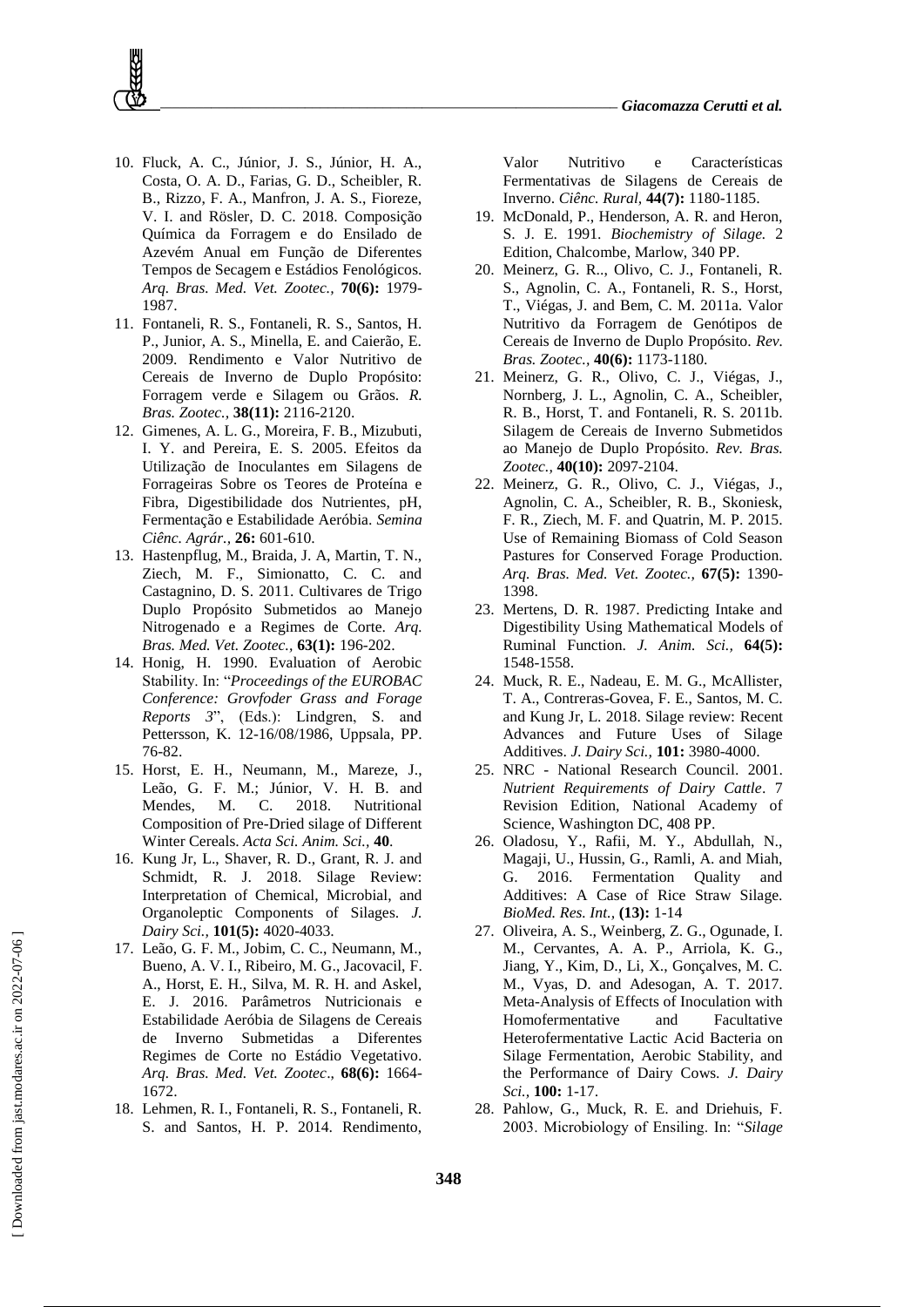*Science and Technology*"; (Eds.): Buxton, D. R., Muck, R. E. and Harrison, J. H. American Society of Agronomy. Madison, WI, PP. 31-93.

- 29. Pedroso, A. D. F., Nussio, L. G., Loures, D. R. S., Paziani, S. F., Igarasi, M. S., Coelho, R. M., Horii, J. and Rodrigues, A. A. 2007. Efeito do Tratamento com Aditivos Químicos e Inoculantes Bacterianos nas Perdas e na Qualidade de Silagens de Canade-Açúcar. *Rev. Bras. Zootec.,* **36(3):** 558- 564.
- 30. Playne, M. J. and McDonald, P. 1966. The Buffering Constituents of Herbage and of Silage. *J. Sci. Food Agric.,* **17(2):** 264-268.
- 31. Rosário, J. G., Neumann, M., Ueno, R. K., Marcondes, M. M. and Mendes, M. C. 2012. Produção e Utilização de Silagem de Trigo. *Revista Brasileira de Tecnologia Aplicada nas Ciências Agrárias*, **5(1):** 207-218.
- 32. Shaver, R. D. and Lauer, J. G. 2006. Review of Wisconsin Corn Silage Milk per Ton Models. *J. Dairy Sci.,* **89(Suppl. 1):** 282.
- 33. Silva, D. J. and Queiroz, A. C. 2002. *Análise de Alimentos (Métodos Químicos e Biológicos).* 3ª Edition, Editora UFV, Viçosa, Minas Gerais, Brasil. 235 PP.
- 34. Statistical Analysis System SAS., 2016. *Statistical Analysis User's Guide.* Statistics Cary SAS Institute, Cary.
- 35. Sucu, E. and Çifci, E. A. 2016. Effects of Lines and Inoculants on Nutritive Value and Production Costs of Triticale Silages. *Rev. Bras. Zootec.,* **45(7):** 355-364.
- 36. Taiz, L. and Zeiger, E. 2004. *Fisiologia Vegetal*. 3ª Edition, Editora Artmed, Porto Alegre, Brasil.
- 37. Van Soest, P. J. 1994. *Nutritional Ecology of the Ruminant.* Comstock Publ. Assoc., Cornell University, Ithaca, 476 PP.
- 38. Van Soest, P. J. 1965. Symposium on Factors Influencing the Voluntary Intake of Herbage by Ruminants: Voluntary Intake Relation to Chemical Composition and Digestibility. *J. Anim. Sci.,* **24(3):** 834-844.
- 39. Weinberg, Z. G., Khanal, P., Yildiz, C., Chen, Y. and Arieli, A. 2010. Effects of Stage of Maturity at Harvest, Wilting and LAB Inoculant on Aerobic Stability of Wheat Silages. *Anim. Feed. Sci. Tech.,* **158:** 29-35.
- 40. Weinberg, Z. G., Khanal, P., Yildiz, C., Chen, Y. and Arieli, A. 2011. Ensiling Fermentation Products and Aerobic Stability of Corn and Sorghum Silages**.** *Grassl. Sci.,* **57(1):** 46-50.
- 41. Yitbarek, M. B. and Tamir, B. 2014. Silage Additives: Review. Open J. Appl. Sci., **4(5):** 258-274.

**ارزیابی غلات سیلویی پیشاخشک در مراحل مختلف فنولوژیک با و بدون استفاده ازمواد افزودني** 

**و. جیاکامازا سروتی، م. جانگبک، س. ناعتزولد پریرا، ا. مینوزو دا سیلویرا، س. لوییس اسچونز، ت. جواو تونین، ف. ریمان اسکونیسکی، و ج. وگاس** 

**چکیذٌ**

هدف این پژوهش، ارزیابی بهرهدهی و ویژگیهای غذایی وتخمیری و پایداری هوازی مواد سیلویی چاودار سفید، جو، و گُندم پیشاخشک ( pre-drying) در مراحل مختلف فنولوژیکی با و بدون مواد افزودنی بود. آزمایش با طرح کاملا تصادفی با فاکتوریل 2x 3x3 ( 3 گونه علوفه، 3 ماده افزودنی، و 2 مرحله فنولوژیک) در 3 تکرار اجرا شد. بعداز برداشت، غلات مزبور در تایش خورشید قرار داده شد و قبل از سیلو کردن، با ماده تلقیح کننده حاوی مخلوطی از باکتری های تخمیری و آنزیم ها و/یا